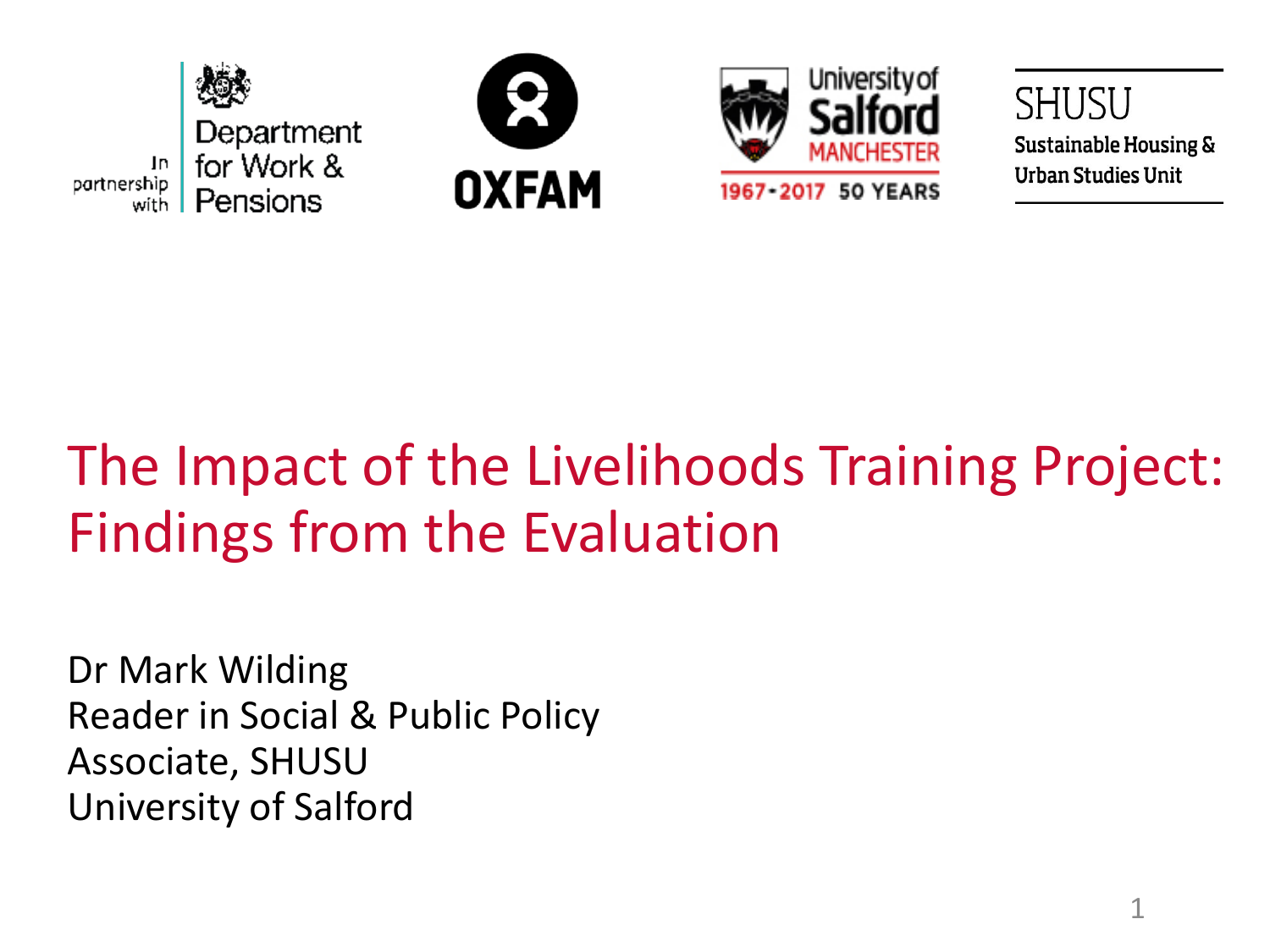# **AIMS AND OBJECTIVES**



### **Aim**

To document and evaluate the operation of the *Project* and its impact on DWP staff, customers and participating community partners

### **Three linked objectives**

- Understand how the *Project* was delivered and the factors affecting success
- To set out the difference the *Project* made in terms of quantitative and qualitative impact
- To provide an assessment of how the benefits relate to the costs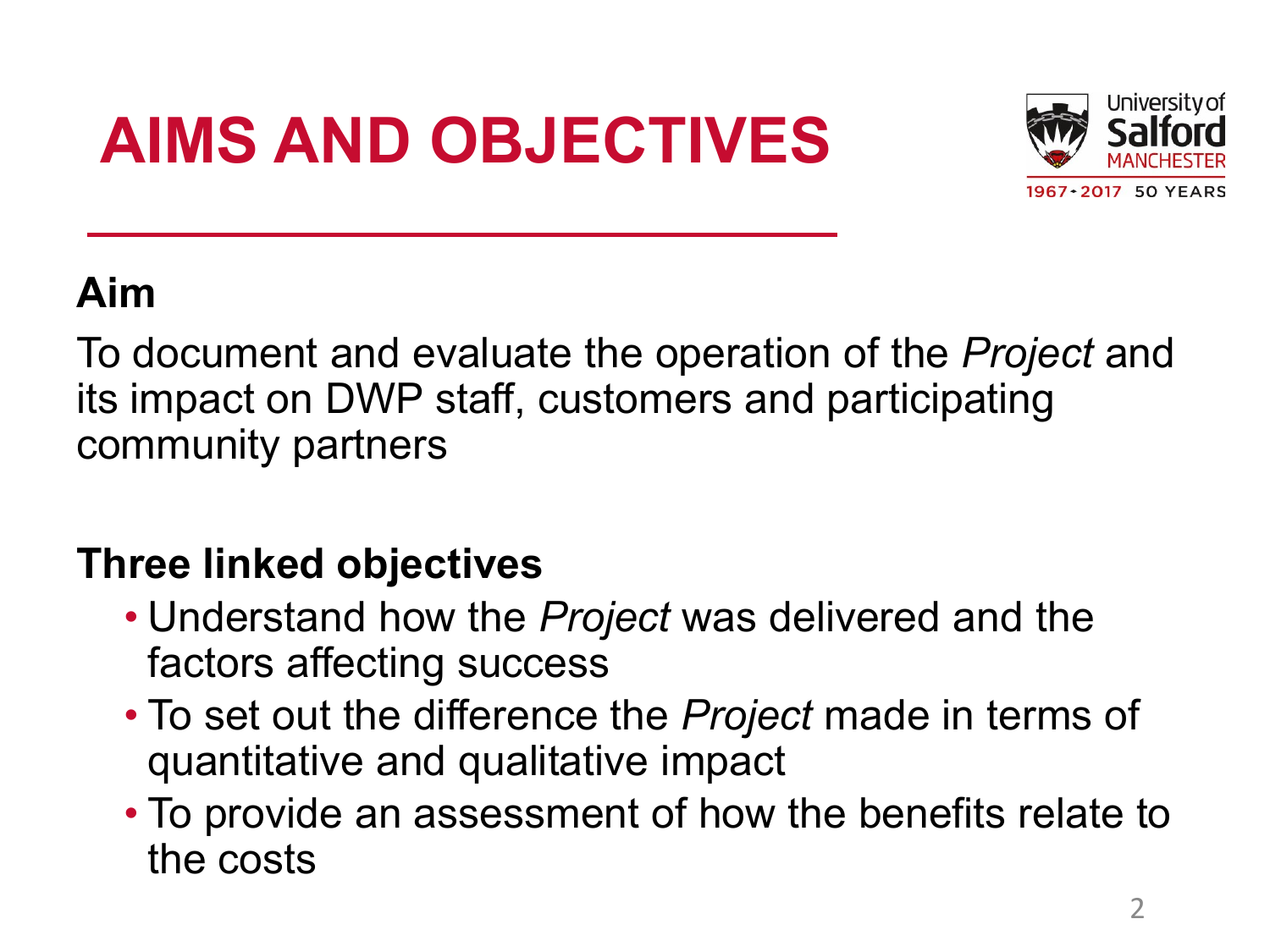## **METHODS**



Mixed methods evaluation:

#### **Quantitative data**

- Surveys of DWP staff
- Surveys of DWP customers
- Economic data relating to the *Project*

#### **Qualitative data**

- Facilitator notes
- Two case studies (inc. DWP staff and customers)
- Consultation with strategic stakeholders
- Consultation with DWP staff actively using the tools
- Consultation with community partners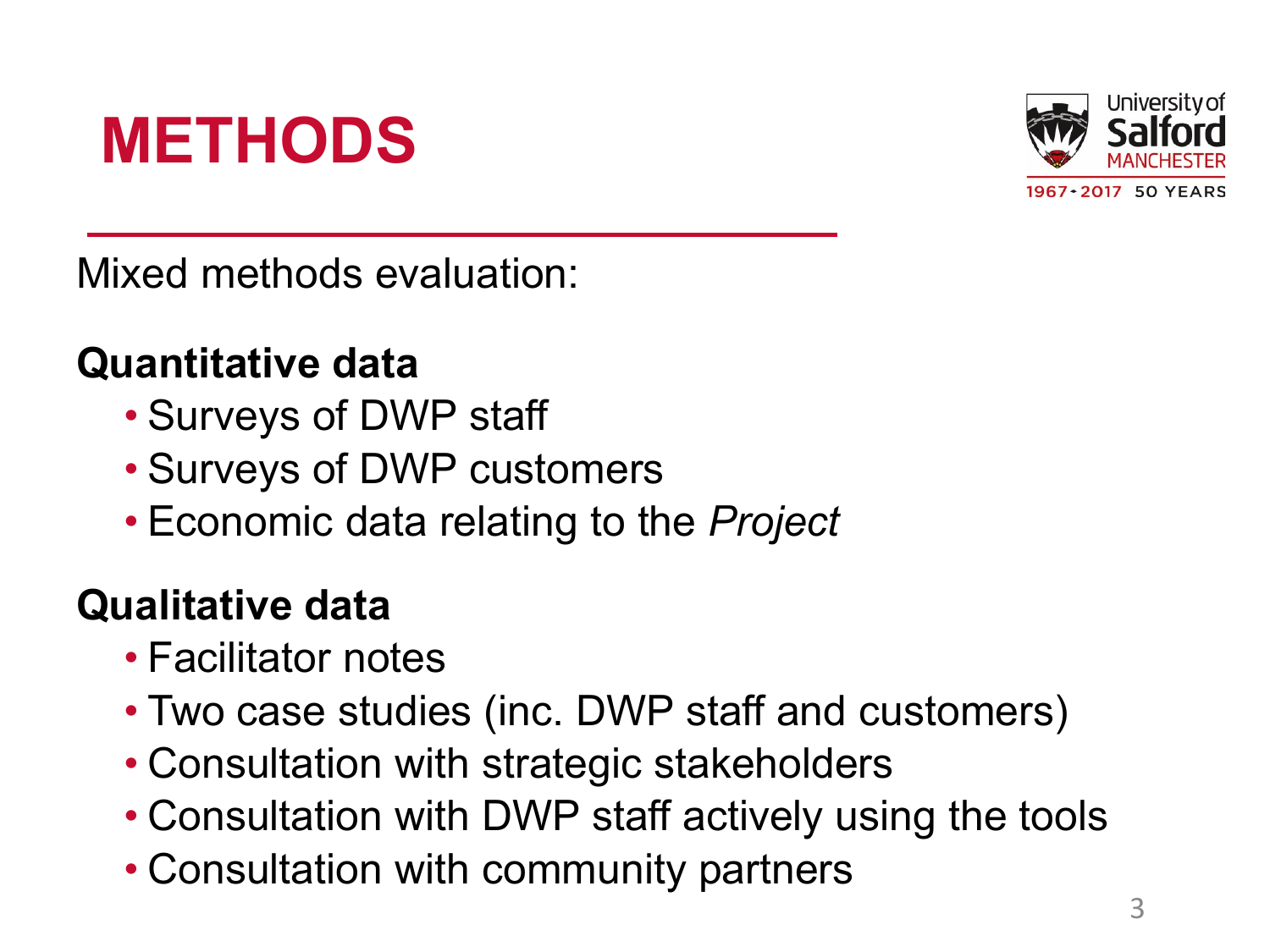# **FINDINGS: SURVEY DATA**



### **Oxfam survey (N=493)**

- Gains for 'awareness of poverty' (3+); 'supporting customers'  $(2.4+)$ ; 'using livelihoods approaches in work'  $(2.4+)$
- 423 (86%) reported new ideas on improvements to ways of supporting customers

### **DWP survey (N=90)**

- Relatively high responses for awareness and livelihoods (7.2+)
- 21 (23%) reported new ideas on improvements to ways of supporting customers

#### **Customer survey (N=87)**

• Positive (4+) but little difference from views of general level of support from Jobcentre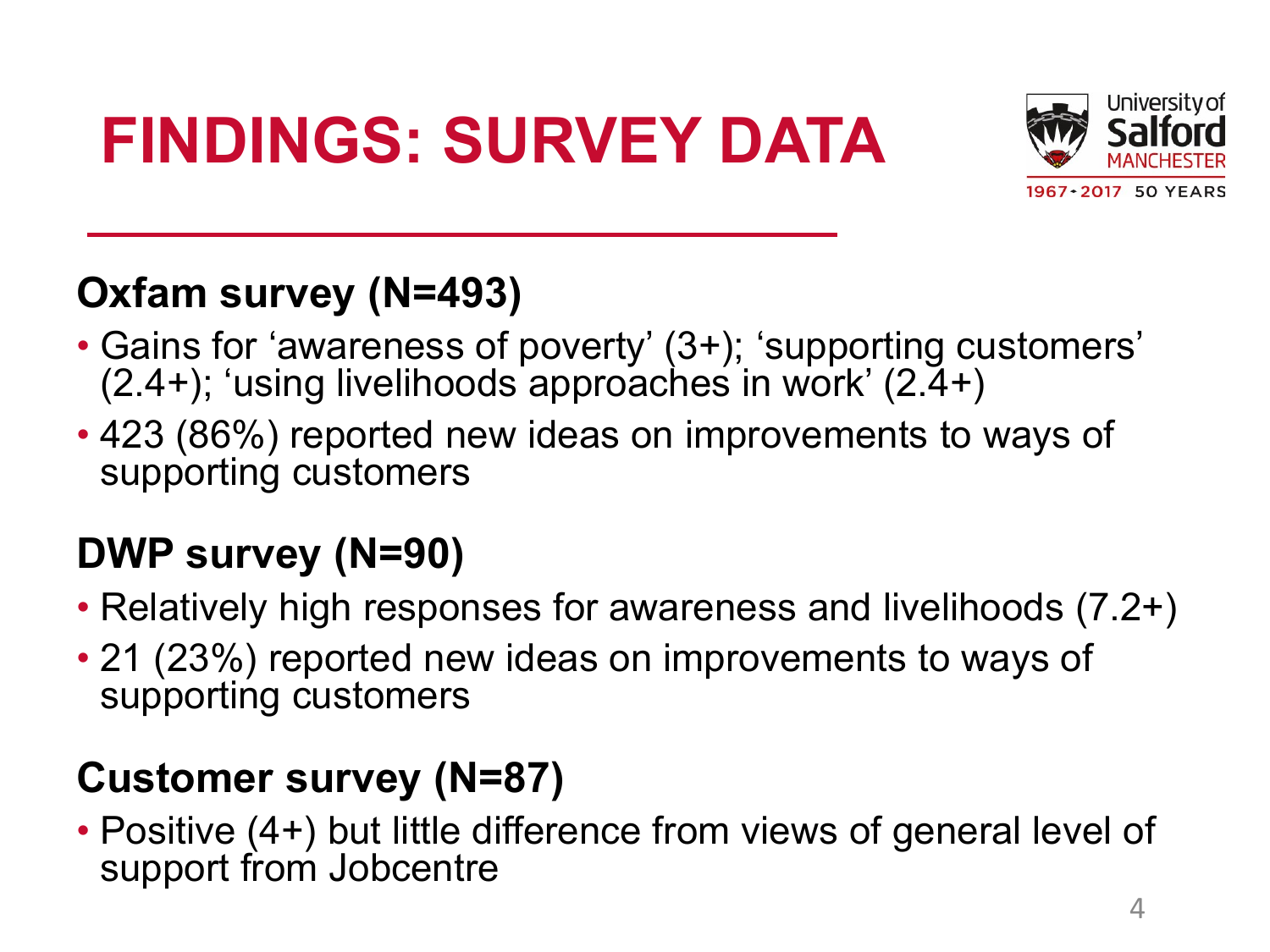

- Focused on improvements to customer autonomy; control & aspirations; improvements in staff morale
- Attempted not to over claim
	- 39% of staff trained
	- 22% reported being able to use the tools in their work
	- 8% customer engagement estimated
	- Optimism bias correction; lag/drop-off; deadweight
	- Public (social value) ROI of £5.31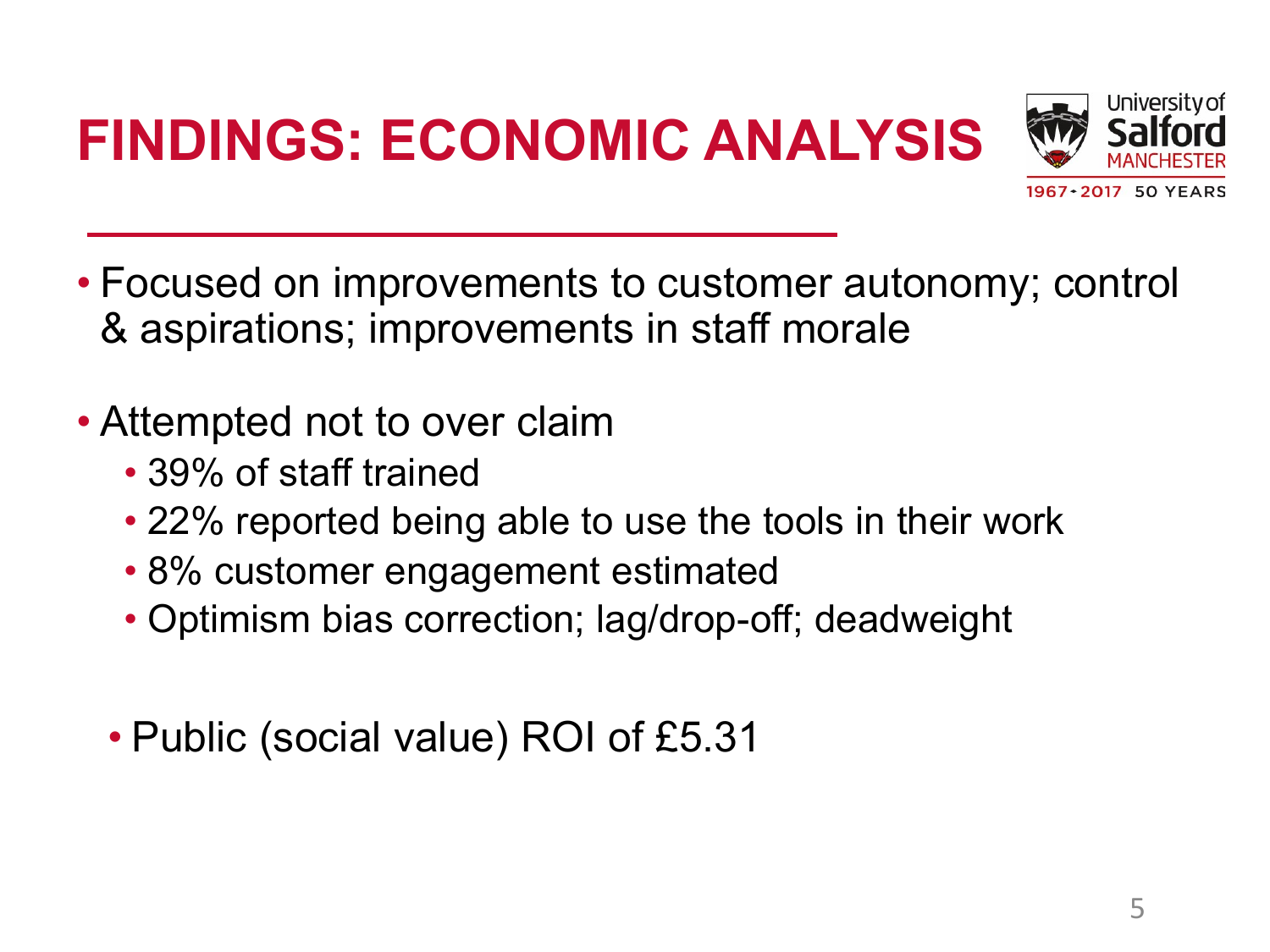## **FINDINGS: QUALITATIVE DATA**



*When you're doing the training and it is that engaging, you start to think about the customers that you have back at the office that you could possibly use this with* (DWP staff member)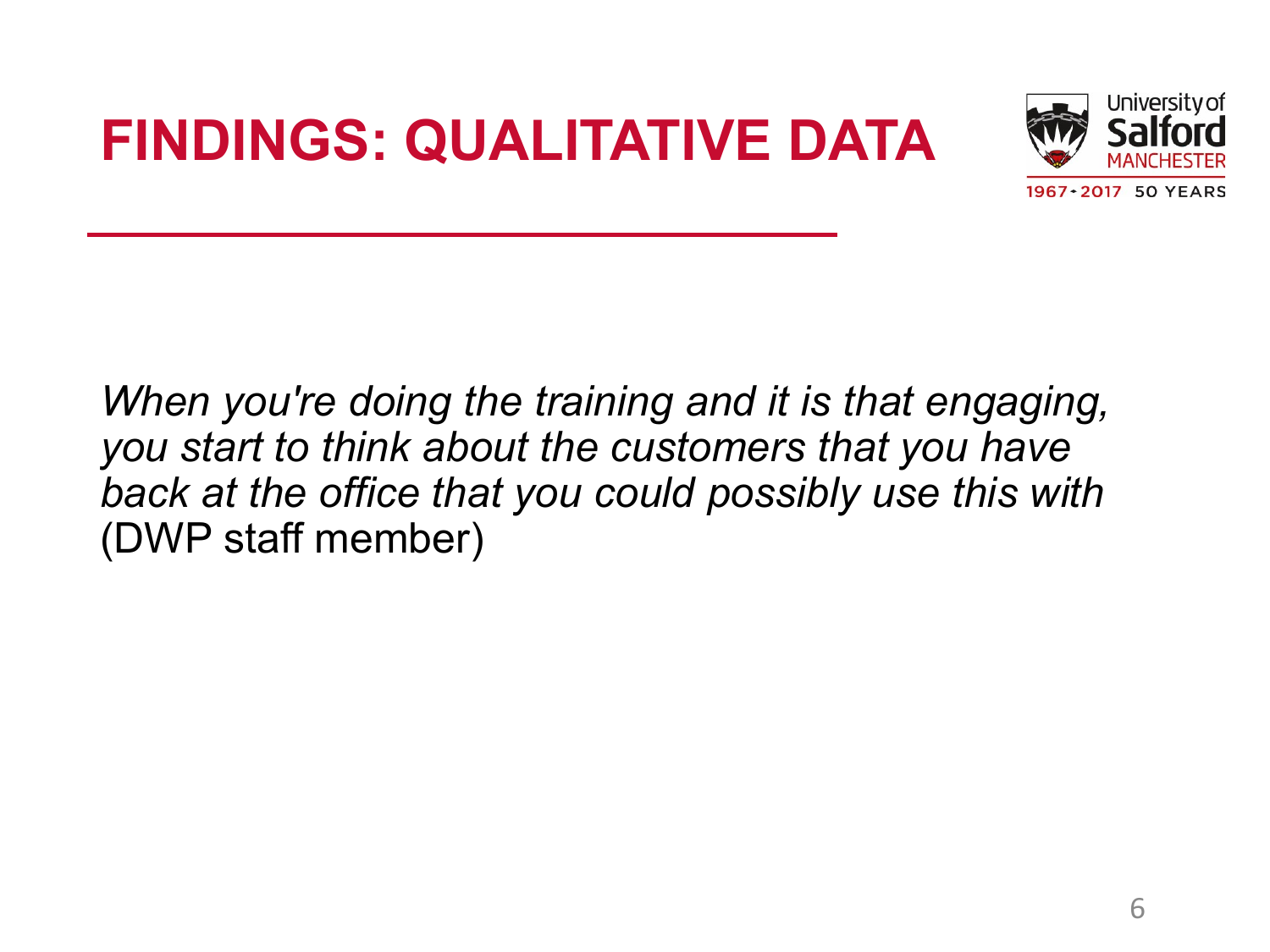## **FINDINGS: QUALITATIVE DATA**



*I think for us as well it's humanised the [DWP] service and people who work in it, and helped us and partners to understand some of the challenges and the barriers that they face to working with people in a different way* (Oxfam strategic stakeholder)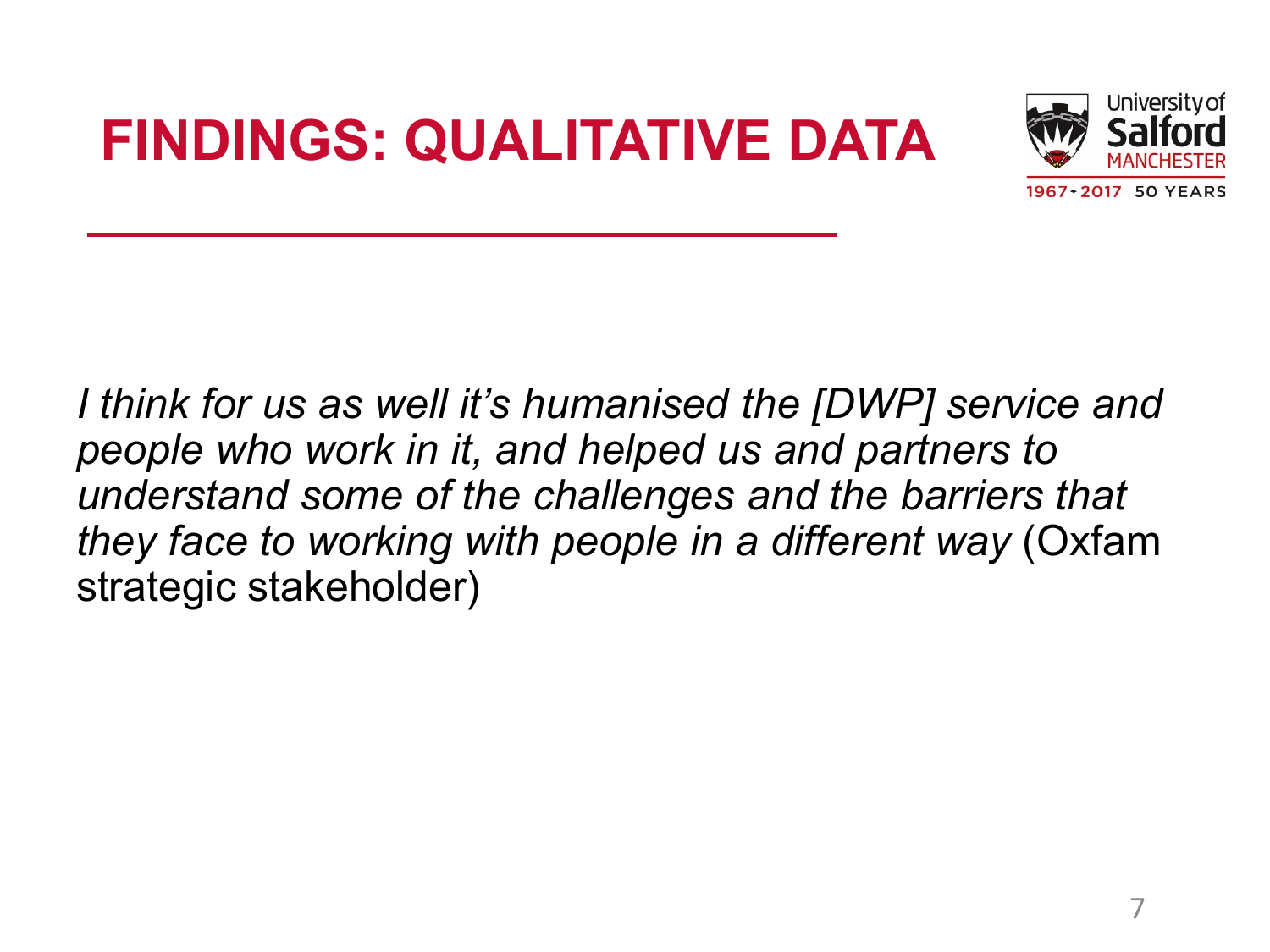# **CONCLUDING COMMENTS**



#### **Positive impact:**

- Increased awareness of poverty
- Progress with customers where had been prior difficulties
- Perception that the tools enhanced existing approaches

#### **Barriers:**

- Time constraints and organisational barriers
- Personal barriers i.e. staff confidence, perceived difficulties

#### **Moving forward:**

- Continued staff 'buy in' as vital for embedding the tools
- Need for regular learning and development opportunities
- Key role for 'leads'